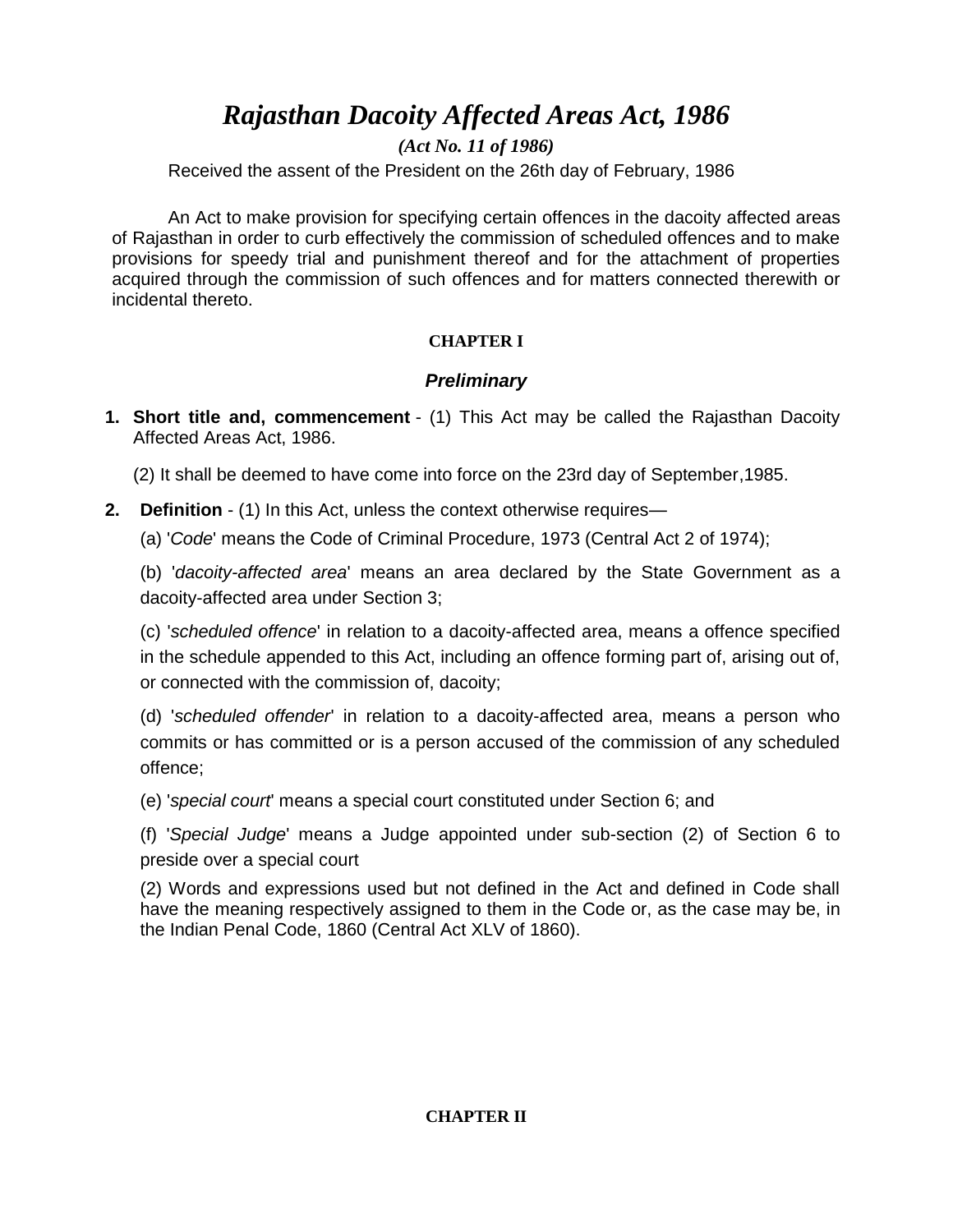## *Dacoity-Affected area and Constitution of Special Courts*

- **3. Declaration of dacoity-affected area** If in receiving the report of a police officer or any other information in respect of the incidence of scheduled offence in a district or districts or a part or parts thereof, the State Government considers that a situation has arisen in which the area covered by such district or districts or a part or parts thereof should be declared to be a dacoity-affected area for the purposes of this Act, the State Government may, by Notification, declare such area to be a dacoity-affected area.
- **4. Person assisting the police to be public servant** (1) Person, who assists the police in giving information or is engaged in assisting the police by giving information relating to the commission of a scheduled offence or is assisting in the investigation of such offence, shall, for the purposes of this Act, be deemed to be a public servant within the meaning of Section 21 of the Indian Penal Code, 1860 (Central Act XLV of 1860).

(2) A certificate issued by the Superintendent of Police to the effect that the person mentioned therein is a person who is engaged in assisting the police for the purposes specified in sub-section (1) shall be conclusive proof of the facts stated therein.

- **5. Regulation of grant of bail** Notwithstanding anything contained in the Code, no person accused or convicted of a scheduled offence shall, if in a custody, be released on bail or on his bond, unless—
	- (a) the prosecution has been given opportunity to oppose the application for bail; and

(b) where the prosecution opposes the application for bail, the court is satisfied that there are reasonable grounds for believing that he is not guilty of such offence:

Provided that a person accused of a scheduled offence, who has been in custody for a total period of one hundred and thirty days, may be released on bail subject to such conditions as the court may think fit to impose.

**6. Constitution of Special Courts** - (1) For the purpose of providing speedy trial of the scheduled offences committed in a dacoity-affected area, the State Government may, in consultation with the High Court, constitute, by Notification, as many special courts as may be necessary in, or in relation to, such dacoity-affected area or areas as may be specified in such Notification.

(2) A special court shall consist of a single Judge who shall be appointed-by the Rajasthan High Court upon a request made by the Slate Government.

**Explanation** - In this sub-section, the word 'appoint' shall have the same meaning given to it in the Explanation to Section 9 of the Code.

(3) A person shall not be qualified for appointment as a Judge of a special court unless he is serving as a Sessions Judge or an Additional Sessions Judge under the Code.

**7. Jurisdiction of Special Cour** - (1) Notwithstanding anything contained in the Code or in any other law for the time being in force, a scheduled offence shall be triable only by a special court.

(2) While trying any scheduled offence, the special court may also try at the same trial any offence other than the scheduled offence with which a scheduled offender May be charged under any law for the time being in force.

**8. Procedure and powers of Special Courts** - (1) A special court may take cognizance of any scheduled offence —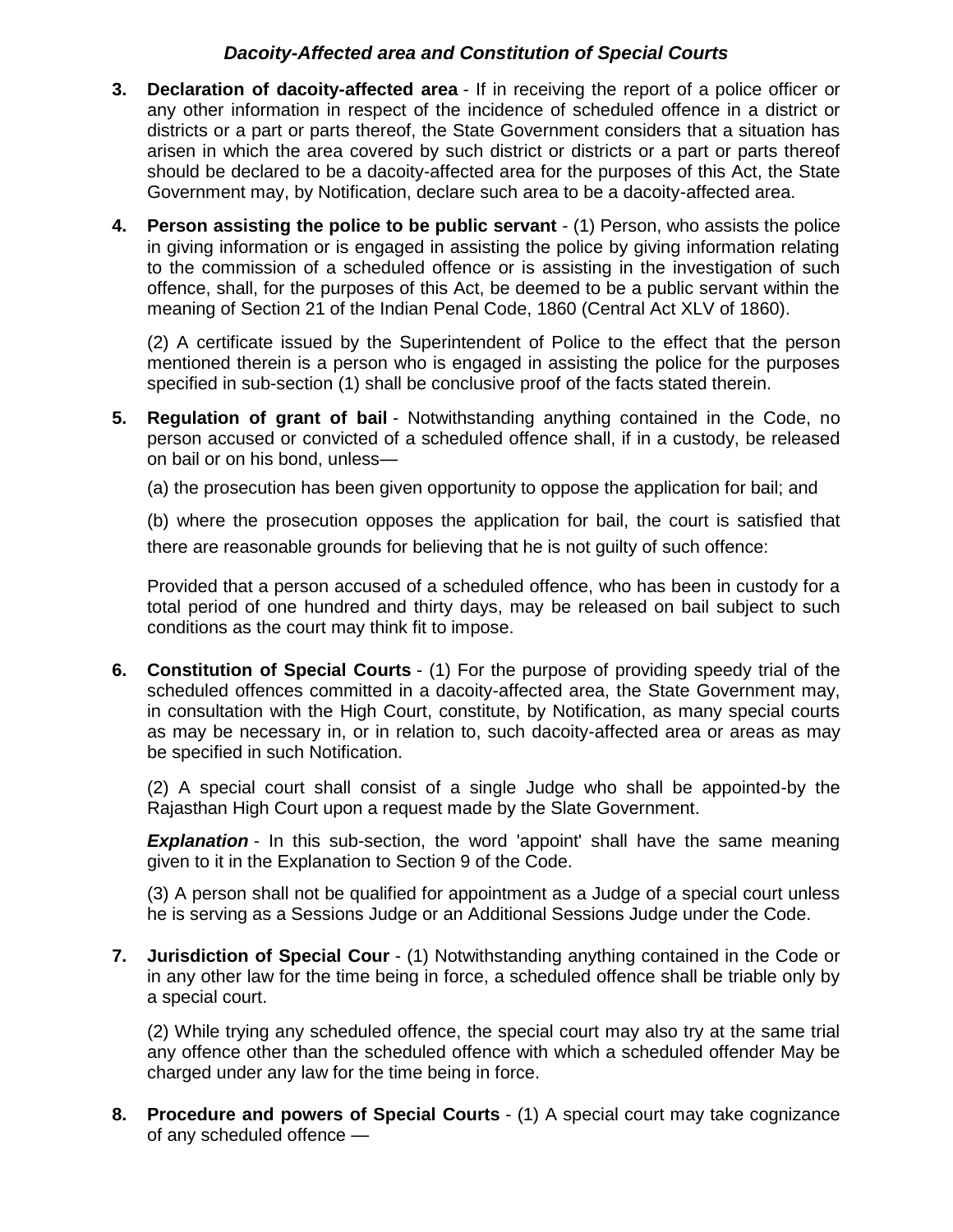(a) upon receiving a complaint of facts which constitute such offence; or

(b) upon a police report of such facts; or

(c) upon information received from any person or a police officer, or upon its own knowledge that such offence has been committed.

(2) A special court shall, while trying a scheduled offence, follow the procedure as prescribed by the Code for the trial of a sessions case :

Provided that a special court may, wherever necessary, perform the functions of a Magistrate under Section 207 of the Code and proceed to try the case as if the case had been committed to the court of session for trial under the provisions of the Code.

(3) Save as otherwise expressly provided in this Act, the provisions of the Indian Evidence Act, 1872 (Central Act 1 of 1872) and the Code shall, in so far as they are not inconsistent with the provisions of this Act, apply to the proceedings before a special court and for the purposes of the said provisions of the Code, the special court shall be deemed to be a court of session and the person conducting the prosecution before the special court shall be deemed to be a Public Prosecutor.

(4) A special court may, with a view to obtaining the evidence of any person suspected to have been directly or indirectly concerned with, or privy to, any scheduled offence, tender pardon to such person on the condition of his making a full and true disclosure of the whole circumstances within his knowledge relating to the offence and to every other person concerned, whether as principal or abettor, with the commission thereof, Any pardon so tendered shall, for the purpose of Section 308 of the Code, be deemed to have been tendered under Section 307 thereof

(5) A special court may pass upon any accused person convicted by it any sentence prescribed by law for the offence of which such person is convicted.

#### **CHAPTER III**

#### *Offences and Penalty*

**9. Punishment for offence against public servant** - A scheduled offender, who commits the offence of murder of more than one person or a scheduled offence against a public servant or against a member of the family of a public servant, shall—

(a) if such offence is punishable with death or with imprisonment for life under the Indian Penal Code, 1860 (Central Act XLV of 1860) be awarded such punishment as is provided for that offence in the Code; and

(b) in other cases, be punished with imprisonment which may extend to ten years and with fine.

**Explanation** - For the purposes of this section and Section 10, a member of the family of a public servant shall mean his parents, spouse, sons and daughters, grand-sons and grand-daughters and great-grand-sons and great-grand-daughters and their Spouses and shall include a person dependent on and residing with such public servant.

**10. Reasons to be recorded for not awarding punishment of death** - Notwithstanding anything contained in sub-section (3) of Section 354 of the Code, when the conviction under this Act is made in respect of the murder of more than one person or the murder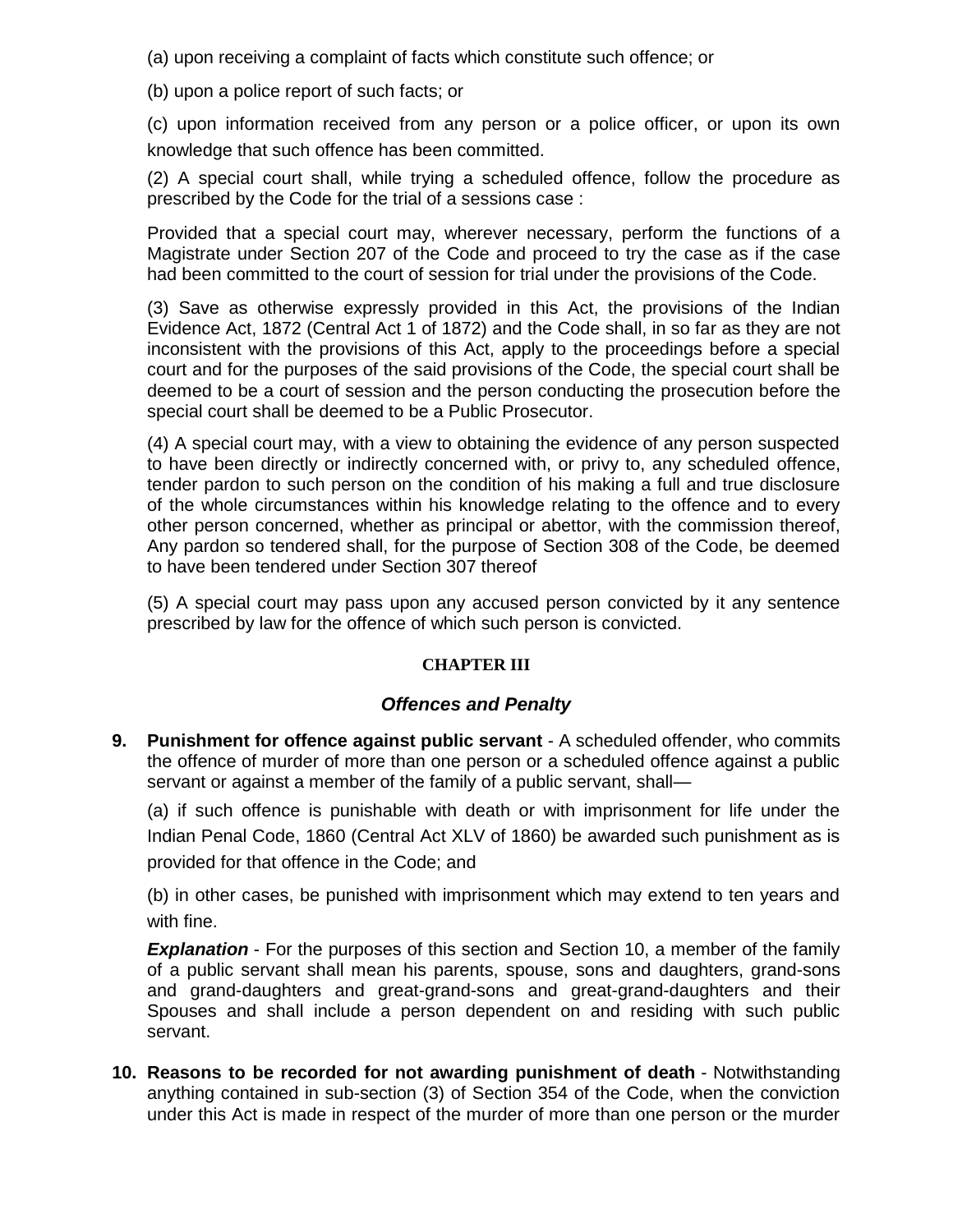of a public servant or a member of his family and the sentence of death is not awarded, the judgment shall state the special reasons for not awarding the death sentence.

- **11. Punishment for scheduled offences generally** A person who commits a scheduled offence shall, if no specific punishment is provided for that in the Indian Penal Code, 1860 (Central Act XLV of 1860) and that offence is also not punishable under Section 9, be punished with imprisonment which may extend to ten years and with fine.
- **12. Punishment for possessing property not satisfactorily accounted for** Where a person living in dacoity-affected area is found to be in possession of properties in that area or elsewhere in Rajasthan for which he cannot satisfactorily account for and which has been acquired by or as a result of, the commission of a scheduled offence, he shall be punished with imprisonment which may extend to seven years and with fine :

Provided that if and when an order of release is made by the special court under 'Section 17, the accused shall, whatever be the stage of trial, be discharged and shall be released forthwith if he is under custody and his conviction, if any, shall be deemed not to have ever existed.

**13. Minimum period of imprisonment** - Notwithstanding anything contained in section 11 and 12 or any other law for the time being in force, the minimum punishment for a scheduled offence shall be an imprisonment for three years.

#### **CHAPTER IV**

#### *Attachment and Release of Property*

**14. Attachment of property** - (1) If the District Magistrate has reason to believe that a person living in a dacoity-affected area has committed an offence punishable under Section 12, he may make a declaration to that effect and may order the attachment of the property in respect of which offence is believed to have been committed.

(2) The provisions of the Code shall, *mutatis mutandis*, apply to every attachment made under sub-section (1).

(3) Notwithstanding anything contained in the Code, the District Magistrate may appoint an Administrator for any property attached under sub-section (1) and such administrator shall have all the powers to administer the property in the best interest of the property.

(4) The District Magistrate may provide police assistance to the administrator for proper and effective administration thereof.

- (5) The expenses incurred on the administration of the property including the expenses relating to the police assistance provided under sub-section (4) shall be a charge on such property.
- **15. Release of property** (1) Where a property is attached under Section 14, its owner may, within three months of the date of knowledge of attachment, make a representation to the District Magistrate showing the circumstances in, and the means by, which the property was acquired by him.

(2) If the District Magistrate-is satisfied with the representation made under sub-section (1), he may forthwith release the properly from attachment and, thereupon, the property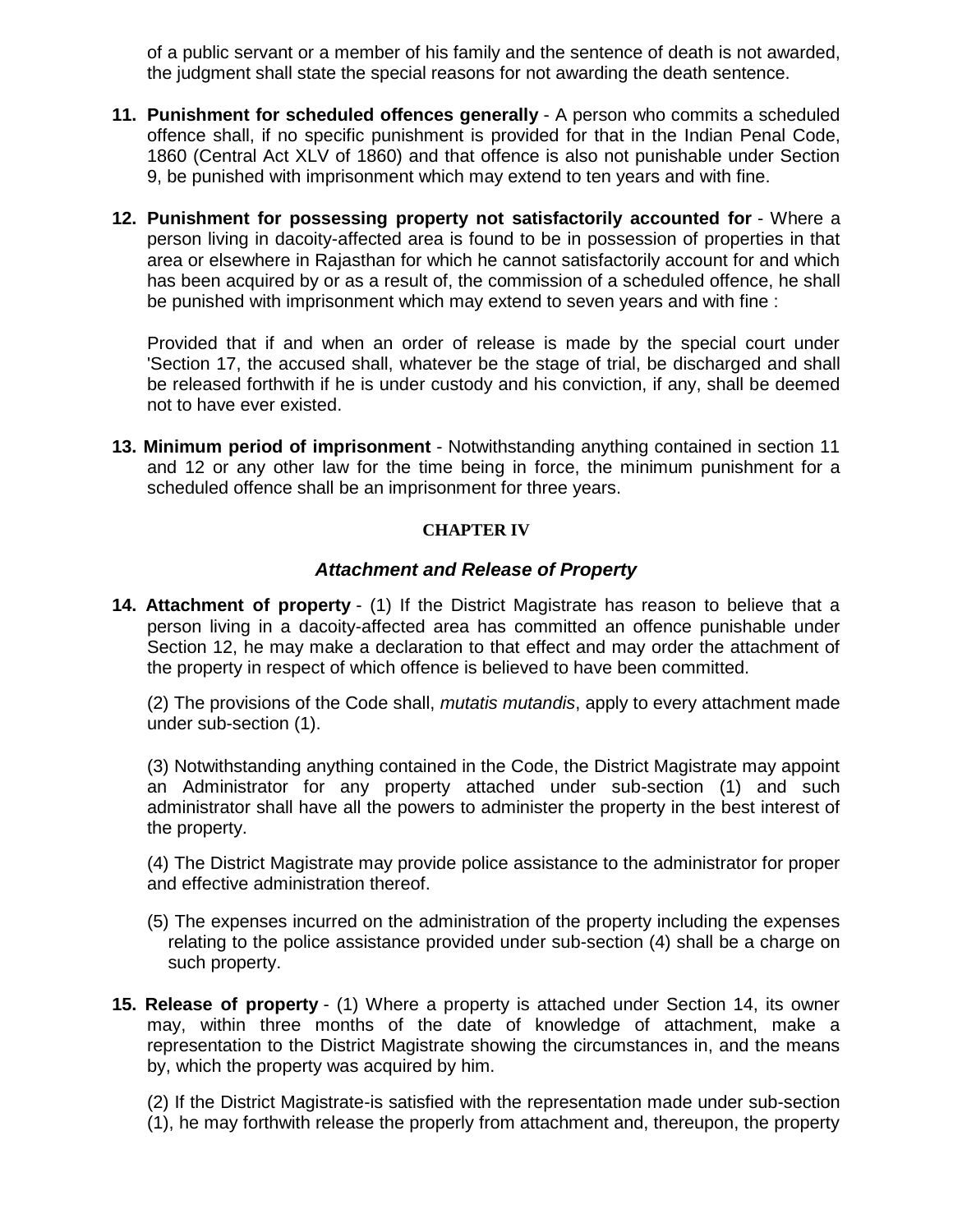alongwith the profits, if any, after deducting all the expenses charged on the property shall vest in the owner thereof.

**16. Enquiry into the character of acquisition of property by Special Cour** - (1) If the District Magistrate is not satisfied with the representation made under Section 15, he shall refer the matter, alongwith his report to the special court having jurisdiction for deciding whether the property or any part thereof was or was not acquired by, or as a result of, the commission of scheduled offence.

(2) On receipt of the reference made under sub-section (1), the special court shall fix a date for enquiry and give notice to the person making the representation and to the State. On the date so fixed, or on any subsequent date to which tie enquiry may be adjourned, the special court shall hear the parties receive evidence produced by them, take such further evidence as it may consider necessary and decide the reference.

(3) For the purpose of making enquiry under sub-section (2), the special court shall have the powers of a civil court while trying a suit under the Code of Civil Procedure, 1908 (Central Act V of 1908) in respect of the following matters, namely—

(a) Summoning and enforcing the attendance of any person and examining him on oath;

- (b) requiring the discovery and production of documents;
- (c) receiving evidence on affidavits;
- (d) requisitioning any public record or copy thereof from any court or Office;
- (e) issuing commission for examination of witnesses or documents;
- (f) dismissing the reference for default or deciding it *ex parte*;
- (g) setting aside an order of dismissal for default or an order passed by it *ex parte*; or
- (h) any other matter which may be prescribed.

(4) In any proceeding under this section, the burden to prove that the property or any part thereof mention in the representation under Section 15 was not acquired by, or as a result of, the commission of a scheduled offence shall be on the person claiming the property notwithstanding anything contained in the Indian Evidence Act, 1872 (Central Act 1 of 1872).

**17. Confiscation of property** - If the special court, finds that the property was acquired by, or as a result of, the Commission of scheduled offence, it shall order confiscation of the said property and shall transmit the record to the District Magistrate for execution of its order and in any other case the property shall be ordered to be released forthwith.

## **CHAPTER V**

## *Appeals*

- **18. No appeal to lie unless otherwise provided** No order of decision made under this Act shall be appealable except as hereinafter provided.
- **19. Appeal from conviction** Any person convicted on a trial held by a special court under this Act may appeal to the High Court.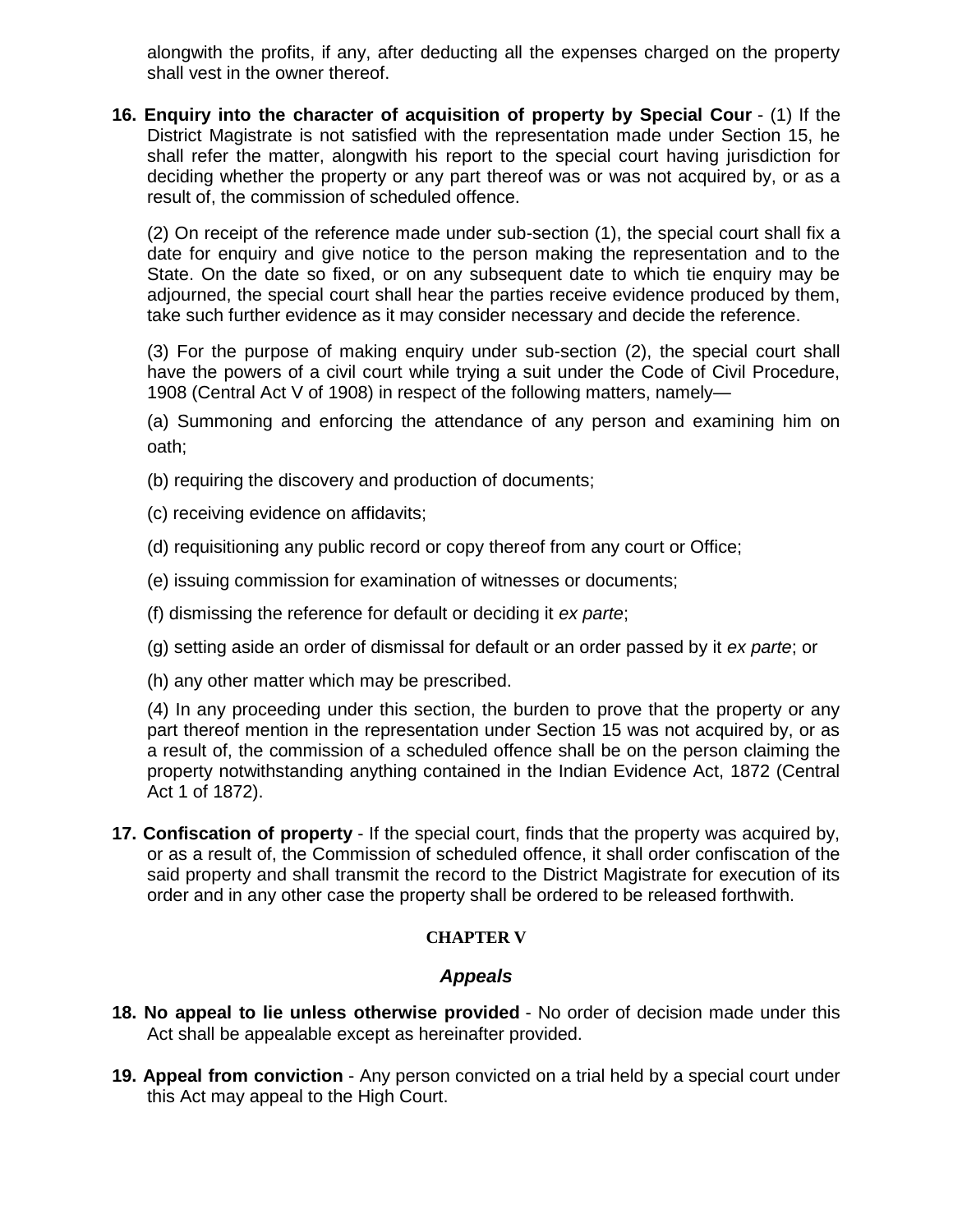- **20. Appeal from acquittal** The State Government may in any case direct the public prosecutor present an appeal to the High Court from an order of acquittal made by a special court under this Act.
- **21. Provisions of Code to apply to appeals** The provisions of Chapter XXIX of the Code shall *mutatis mutandis* apply to every appeal preferred under Section 19 or Section 20.
- **22. Appeal against order under Section 17** An appeal shall lie to the High Court against every order of the special court made under Section 17.

### **CHAPTER VI**

#### *Miscellaneous*

- **23. Bar of jurisdiction of civil court** No civil court shall have jurisdiction in receipt of any matter which the special court is empowered by or under this Act to determine and no injunction or interlocutory order interfering with the attachment or confiscation of property shall be granted or made by any court or other authority in respect of any power conferred by or under this Act.
- **24. Presumption in respect of kidnapping and abduction** In any trial of a scheduled offence under this Act, where it is proved that—

(a) the accused has kidnapped or abducted any person from dacoity-affected area, it shall be presumed, unless the contrary is proved, that the accused has kidnapped or abducted such person for ransom; or

(b) the accused has wrongfully concealed or confined any person kidnapped or abducted from a dacoity-affected area, it shall be presumed, unless the contrary is proved, that the accused has concealed or confined such person knowing that such person has been so kidnapped or abducted.

**25. Protection of action taken in good faith** - (1) No suit, prosecution or other legal proceeding shall lie against the State Government or any officer of the State Government for anything done or intended to be done in good faith in pursuance of the provisions of this Act or the rules made thereunder.

(2) No prosecution against an Administrator appointed under sub-section (3) of Section 14 shall be instituted unless previous sanction of the District Magistrate has been obtained therefor.

- **26. Act to have over-riding effect** The provisions of this Act shall have effect, notwithstanding anything inconsistent therewith contained in any law for the time being in force.
- **27. Power to make rules** (1) The State Government may, by notification in the Official Gazette, make rules for the purpose of carrying into effect all or any of the provisions of this Act.

(2) All rules made under this Act, shall be laid, as soon as may be after they are so made, before the House of the State Legislature, while it is in session for a period of